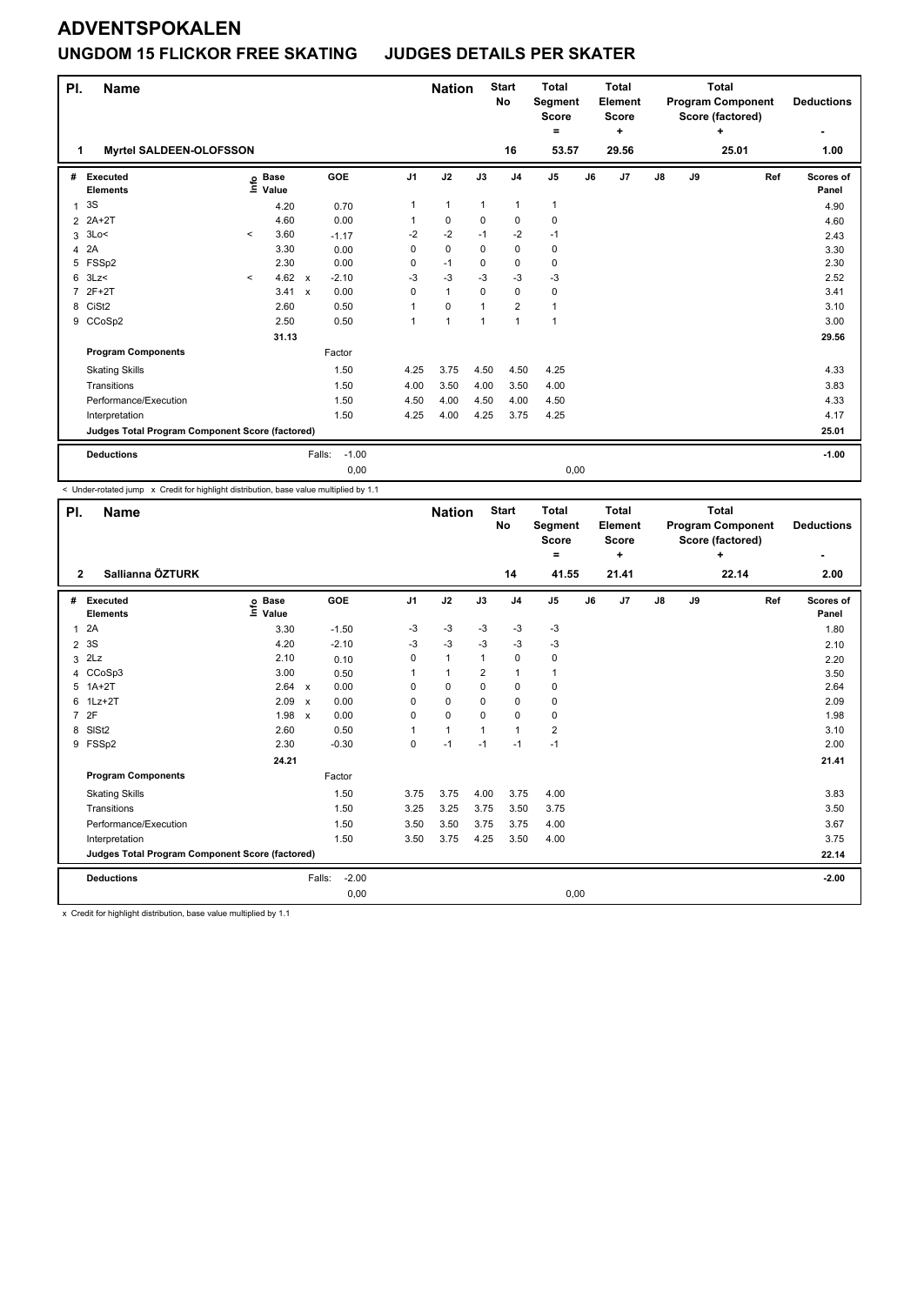## **ADVENTSPOKALEN UNGDOM 15 FLICKOR FREE SKATING JUDGES DETAILS PER SKATER**

| PI.            | <b>Name</b>                                     |      |               |              |         |                | <b>Nation</b> |                | <b>Start</b><br><b>No</b> | <b>Total</b><br>Segment<br><b>Score</b> |    | <b>Total</b><br><b>Element</b><br><b>Score</b> |               |    | <b>Total</b><br><b>Program Component</b><br>Score (factored) |     | <b>Deductions</b> |
|----------------|-------------------------------------------------|------|---------------|--------------|---------|----------------|---------------|----------------|---------------------------|-----------------------------------------|----|------------------------------------------------|---------------|----|--------------------------------------------------------------|-----|-------------------|
|                |                                                 |      |               |              |         |                |               |                |                           | ۰                                       |    | ٠                                              |               |    | ÷                                                            |     | ٠                 |
| 3              | <b>Elin SIEVERT</b>                             |      |               |              |         |                |               |                | 12                        | 39.74                                   |    | 20.86                                          |               |    | 18.88                                                        |     | 0.00              |
| #              | <b>Executed</b>                                 | ١nf٥ | <b>Base</b>   |              | GOE     | J <sub>1</sub> | J2            | J3             | J <sub>4</sub>            | J <sub>5</sub>                          | J6 | J7                                             | $\mathsf{J}8$ | J9 |                                                              | Ref | Scores of         |
|                | <b>Elements</b>                                 |      | Value         |              |         |                |               |                |                           |                                         |    |                                                |               |    |                                                              |     | Panel             |
| 1              | 3S<<                                            | <<   | 1.30          |              | $-0.60$ | -3             | $-3$          | $-3$           | $-3$                      | $-2$                                    |    |                                                |               |    |                                                              |     | 0.70              |
|                | $2$ 2A<<                                        | <<   | 1.10          |              | $-0.60$ | -3             | $-3$          | -3             | $-3$                      | $-2$                                    |    |                                                |               |    |                                                              |     | 0.50              |
| 3              | SISt <sub>2</sub>                               |      | 2.60          |              | 0.00    | 0              | $\mathbf 0$   | $\Omega$       | 0                         | $-1$                                    |    |                                                |               |    |                                                              |     | 2.60              |
| 4              | 2Lo                                             |      | 1.80          |              | 0.10    | 0              | $\mathbf 0$   | $\overline{1}$ | $\mathbf 0$               | $\mathbf{1}$                            |    |                                                |               |    |                                                              |     | 1.90              |
|                | 5 FCCoSp3                                       |      | 3.00          |              | $-0.30$ | 0              | $-1$          | $-1$           | $-1$                      | $-1$                                    |    |                                                |               |    |                                                              |     | 2.70              |
| 6              | $2Lz+2T$                                        |      | $3.74 \times$ |              | 0.00    | 0              | $-1$          | 0              | $\mathbf 0$               | 0                                       |    |                                                |               |    |                                                              |     | 3.74              |
| $\overline{7}$ | $2F+2T$                                         |      | 3.41          | $\mathsf{x}$ | 0.00    | 0              | $\mathbf 0$   | $\Omega$       | $\mathbf 0$               | 0                                       |    |                                                |               |    |                                                              |     | 3.41              |
|                | 8 CCoSp3                                        |      | 3.00          |              | 0.00    | 0              | $\mathbf 0$   | $\mathbf{1}$   | $\mathbf 0$               | $\mathbf 0$                             |    |                                                |               |    |                                                              |     | 3.00              |
|                | 9 2Lz                                           |      | 2.31          | $\mathsf{x}$ | 0.00    | 0              | $\pmb{0}$     | $\mathbf{1}$   | $\pmb{0}$                 | $\pmb{0}$                               |    |                                                |               |    |                                                              |     | 2.31              |
|                |                                                 |      | 22.26         |              |         |                |               |                |                           |                                         |    |                                                |               |    |                                                              |     | 20.86             |
|                | <b>Program Components</b>                       |      |               |              | Factor  |                |               |                |                           |                                         |    |                                                |               |    |                                                              |     |                   |
|                | <b>Skating Skills</b>                           |      |               |              | 1.50    | 3.25           | 3.25          | 3.50           | 3.50                      | 3.25                                    |    |                                                |               |    |                                                              |     | 3.33              |
|                | Transitions                                     |      |               |              | 1.50    | 3.00           | 2.75          | 3.50           | 3.00                      | 3.00                                    |    |                                                |               |    |                                                              |     | 3.00              |
|                | Performance/Execution                           |      |               |              | 1.50    | 3.00           | 3.00          | 4.00           | 3.25                      | 3.50                                    |    |                                                |               |    |                                                              |     | 3.25              |
|                | Interpretation                                  |      |               |              | 1.50    | 2.75           | 2.75          | 3.75           | 3.00                      | 3.25                                    |    |                                                |               |    |                                                              |     | 3.00              |
|                | Judges Total Program Component Score (factored) |      |               |              |         |                |               |                |                           |                                         |    |                                                |               |    |                                                              |     | 18.88             |
|                | <b>Deductions</b>                               |      |               |              |         |                |               |                |                           |                                         |    |                                                |               |    |                                                              |     | 0.00              |
|                |                                                 |      |               |              | 0,00    |                |               |                |                           | 0,00                                    |    |                                                |               |    |                                                              |     |                   |

<< Downgraded jump x Credit for highlight distribution, base value multiplied by 1.1

| PI.          | <b>Name</b>                                     |         |                      | <b>Nation</b>     |                | <b>Start</b><br><b>No</b> | <b>Total</b><br>Segment<br><b>Score</b><br>= |                | <b>Total</b><br>Element<br><b>Score</b><br>÷ |    |       | <b>Total</b><br><b>Program Component</b><br>Score (factored)<br>$\ddot{}$ |    | <b>Deductions</b> |     |                    |
|--------------|-------------------------------------------------|---------|----------------------|-------------------|----------------|---------------------------|----------------------------------------------|----------------|----------------------------------------------|----|-------|---------------------------------------------------------------------------|----|-------------------|-----|--------------------|
| 4            | <b>Clara ZARING</b>                             |         |                      |                   |                |                           |                                              | 15             | 39.16                                        |    | 20.65 |                                                                           |    | 20.51             |     | 2.00               |
| #            | Executed<br><b>Elements</b>                     | ١nf٥    | <b>Base</b><br>Value | GOE               | J <sub>1</sub> | J2                        | J3                                           | J <sub>4</sub> | J5                                           | J6 | J7    | $\mathsf{J}8$                                                             | J9 |                   | Ref | Scores of<br>Panel |
| $\mathbf{1}$ | 2A                                              |         | 3.30                 | $-1.50$           | -3             | $-3$                      | -3                                           | $-3$           | -3                                           |    |       |                                                                           |    |                   |     | 1.80               |
|              | 2.3S<                                           | $\prec$ | 2.90                 | $-2.10$           | $-3$           | $-3$                      | $-3$                                         | $-3$           | $-3$                                         |    |       |                                                                           |    |                   |     | 0.80               |
| 3            | 2F                                              |         | 1.80                 | 0.00              | 0              | $\mathbf 0$               | 0                                            | $\mathbf 0$    | 0                                            |    |       |                                                                           |    |                   |     | 1.80               |
| 4            | FSSp2                                           |         | 2.30                 | 0.00              | 0              | $-1$                      | 0                                            | $\pmb{0}$      | 0                                            |    |       |                                                                           |    |                   |     | 2.30               |
| 5            | 2Lo                                             |         | 1.80                 | 0.00              | $\Omega$       | 0                         | $\Omega$                                     | $\mathbf 0$    | $\mathbf{1}$                                 |    |       |                                                                           |    |                   |     | 1.80               |
| 6            | SISt <sub>2</sub>                               |         | 2.60                 | 0.00              |                | 0                         | $\Omega$                                     | $\pmb{0}$      | 0                                            |    |       |                                                                           |    |                   |     | 2.60               |
|              | $2F+2T$                                         |         | 3.41 x               | 0.00              | $\Omega$       | $\mathbf 0$               | $\Omega$                                     | $\mathbf 0$    | 0                                            |    |       |                                                                           |    |                   |     | 3.41               |
|              | 8 2Lz+2T                                        | e       | 3.74 x               | $-0.60$           | $-2$           | $-1$                      | $-2$                                         | $-2$           | $-2$                                         |    |       |                                                                           |    |                   |     | 3.14               |
|              | 9 CCoSp3                                        |         | 3.00                 | 0.00              | $\mathbf{1}$   | $\Omega$                  | $\mathbf{0}$                                 | $-1$           | $\pmb{0}$                                    |    |       |                                                                           |    |                   |     | 3.00               |
|              |                                                 |         | 24.85                |                   |                |                           |                                              |                |                                              |    |       |                                                                           |    |                   |     | 20.65              |
|              | <b>Program Components</b>                       |         |                      | Factor            |                |                           |                                              |                |                                              |    |       |                                                                           |    |                   |     |                    |
|              | <b>Skating Skills</b>                           |         |                      | 1.50              | 3.50           | 3.25                      | 3.75                                         | 3.50           | 3.50                                         |    |       |                                                                           |    |                   |     | 3.50               |
|              | Transitions                                     |         |                      | 1.50              | 3.25           | 2.75                      | 3.50                                         | 3.00           | 3.50                                         |    |       |                                                                           |    |                   |     | 3.25               |
|              | Performance/Execution                           |         |                      | 1.50              | 3.75           | 3.00                      | 3.50                                         | 3.25           | 3.75                                         |    |       |                                                                           |    |                   |     | 3.50               |
|              | Interpretation                                  |         |                      | 1.50              | 3.50           | 2.75                      | 3.75                                         | 3.00           | 3.75                                         |    |       |                                                                           |    |                   |     | 3.42               |
|              | Judges Total Program Component Score (factored) |         |                      |                   |                |                           |                                              |                |                                              |    |       |                                                                           |    |                   |     | 20.51              |
|              | <b>Deductions</b>                               |         |                      | $-2.00$<br>Falls: |                |                           |                                              |                |                                              |    |       |                                                                           |    |                   |     | $-2.00$            |
|              |                                                 |         |                      | 0,00              |                |                           |                                              |                | 0,00                                         |    |       |                                                                           |    |                   |     |                    |

< Under-rotated jump x Credit for highlight distribution, base value multiplied by 1.1 e Jump take off with wrong edge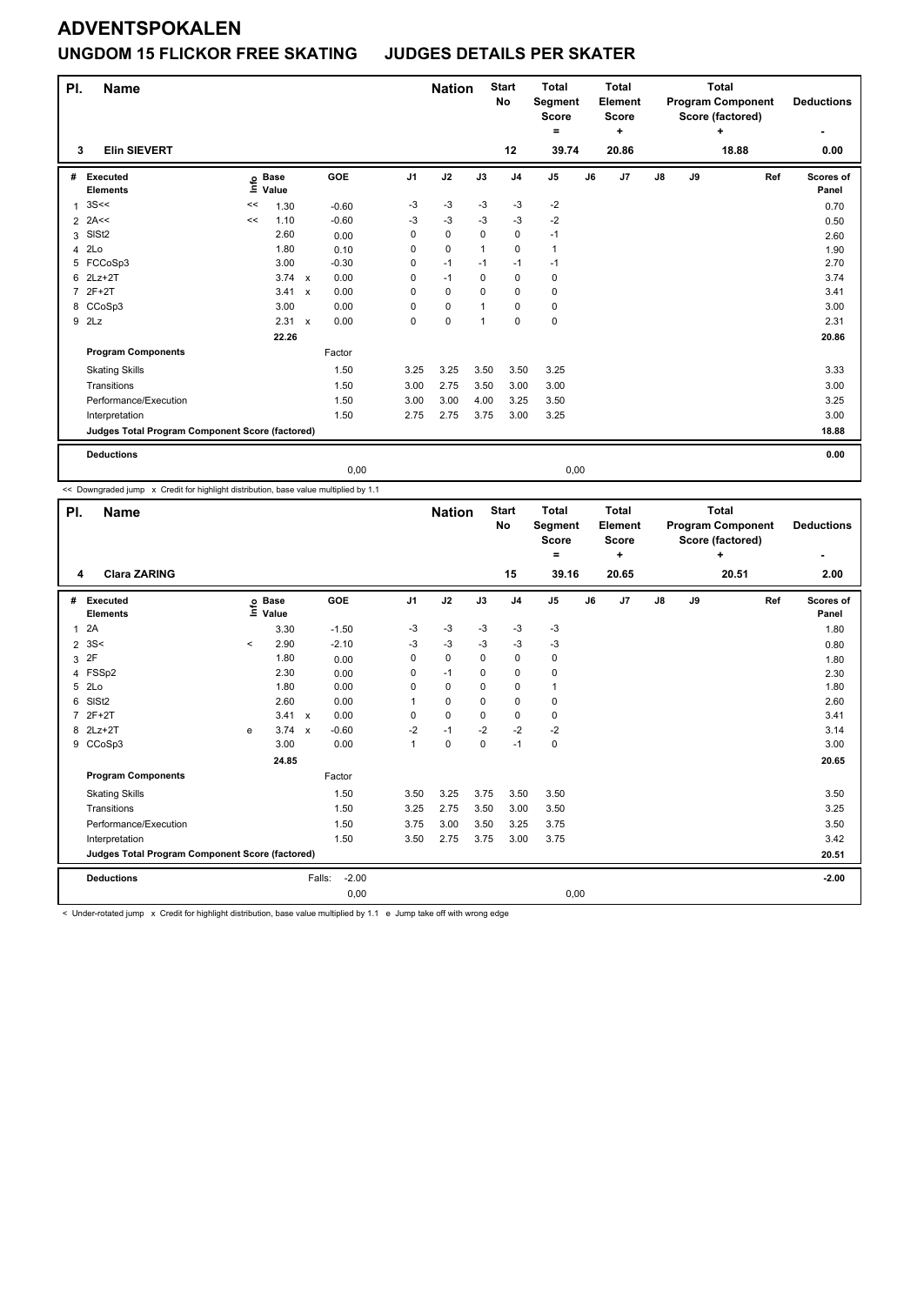## **UNGDOM 15 FLICKOR FREE SKATING JUDGES DETAILS PER SKATER**

| PI.            | <b>Name</b>                                     |                                  |                           |                   |                | <b>Nation</b> |             | <b>Start</b><br>No | <b>Total</b><br><b>Segment</b><br>Score<br>۰ |    | <b>Total</b><br><b>Element</b><br><b>Score</b><br>÷ |    |    | <b>Total</b><br><b>Program Component</b><br>Score (factored)<br>+ |     | <b>Deductions</b><br>٠ |
|----------------|-------------------------------------------------|----------------------------------|---------------------------|-------------------|----------------|---------------|-------------|--------------------|----------------------------------------------|----|-----------------------------------------------------|----|----|-------------------------------------------------------------------|-----|------------------------|
| 5              | Michaela JOHANSSON                              |                                  |                           |                   |                |               |             | 9                  | 38.92                                        |    | 21.04                                               |    |    | 18.88                                                             |     | 1.00                   |
| #              | Executed<br><b>Elements</b>                     | <b>Base</b><br>e Base<br>⊑ Value |                           | GOE               | J <sub>1</sub> | J2            | J3          | J <sub>4</sub>     | J <sub>5</sub>                               | J6 | J7                                                  | J8 | J9 |                                                                   | Ref | Scores of<br>Panel     |
| 1              | $2F+2Lo$                                        | 3.60                             |                           | $-0.90$           | $-3$           | $-3$          | $-3$        | $-3$               | $-3$                                         |    |                                                     |    |    |                                                                   |     | 2.70                   |
| $\overline{2}$ | 1A                                              | 1.10                             |                           | 0.00              | 0              | $\mathbf 0$   | $\mathbf 0$ | $\mathbf 0$        | 0                                            |    |                                                     |    |    |                                                                   |     | 1.10                   |
| 3              | FSSp3                                           | 2.60                             |                           | 0.00              | 0              | $-1$          | $\Omega$    | $\mathbf 0$        | $\mathbf 0$                                  |    |                                                     |    |    |                                                                   |     | 2.60                   |
| 4              | $2Lz+2T$                                        | 3.40                             |                           | 0.00              | 0              | 0             | 0           | 0                  | 0                                            |    |                                                     |    |    |                                                                   |     | 3.40                   |
| 5              | 2F                                              | 1.80                             |                           | 0.00              | 0              | $-1$          | 0           | $\mathbf 0$        | 0                                            |    |                                                     |    |    |                                                                   |     | 1.80                   |
| 6              | SIS <sub>t2</sub>                               | 2.60                             |                           | $-0.10$           | $\Omega$       | $-1$          | 0           | $\mathbf 0$        | $-1$                                         |    |                                                     |    |    |                                                                   |     | 2.50                   |
| $\overline{7}$ | 2S                                              | 1.43                             | $\mathsf{x}$              | 0.00              | $\mathbf 0$    | $\mathbf 0$   | 0           | $\mathbf 0$        | $\mathbf 0$                                  |    |                                                     |    |    |                                                                   |     | 1.43                   |
| 8              | 2Lz                                             | 2.31                             | $\boldsymbol{\mathsf{x}}$ | 0.20              | 1              | $\mathbf{1}$  |             | 0                  | 0                                            |    |                                                     |    |    |                                                                   |     | 2.51                   |
| 9              | CCoSp3                                          | 3.00                             |                           | 0.00              | 1              | $\mathbf 0$   | $\Omega$    | $\mathbf 0$        | $\mathbf 0$                                  |    |                                                     |    |    |                                                                   |     | 3.00                   |
|                |                                                 | 21.84                            |                           |                   |                |               |             |                    |                                              |    |                                                     |    |    |                                                                   |     | 21.04                  |
|                | <b>Program Components</b>                       |                                  |                           | Factor            |                |               |             |                    |                                              |    |                                                     |    |    |                                                                   |     |                        |
|                | <b>Skating Skills</b>                           |                                  |                           | 1.50              | 3.25           | 3.00          | 3.50        | 3.25               | 3.00                                         |    |                                                     |    |    |                                                                   |     | 3.17                   |
|                | Transitions                                     |                                  |                           | 1.50              | 3.00           | 2.50          | 3.25        | 3.00               | 3.00                                         |    |                                                     |    |    |                                                                   |     | 3.00                   |
|                | Performance/Execution                           |                                  |                           | 1.50              | 3.50           | 2.75          | 3.50        | 3.25               | 3.25                                         |    |                                                     |    |    |                                                                   |     | 3.33                   |
|                | Interpretation                                  |                                  |                           | 1.50              | 3.50           | 2.50          | 3.25        | 3.00               | 3.00                                         |    |                                                     |    |    |                                                                   |     | 3.08                   |
|                | Judges Total Program Component Score (factored) |                                  |                           |                   |                |               |             |                    |                                              |    |                                                     |    |    |                                                                   |     | 18.88                  |
|                | <b>Deductions</b>                               |                                  |                           | $-1.00$<br>Falls: |                |               |             |                    |                                              |    |                                                     |    |    |                                                                   |     | $-1.00$                |
|                |                                                 |                                  |                           | 0,00              |                |               |             |                    | 0,00                                         |    |                                                     |    |    |                                                                   |     |                        |

x Credit for highlight distribution, base value multiplied by 1.1

| PI.            | <b>Name</b>                                              |    |                      |         |                                            | <b>Nation</b> |             | <b>Start</b><br>No | <b>Total</b><br>Segment<br><b>Score</b><br>٠ |    | <b>Total</b><br>Element<br><b>Score</b><br>÷ |               |    | <b>Total</b><br><b>Program Component</b><br>Score (factored)<br>÷ | <b>Deductions</b>  |
|----------------|----------------------------------------------------------|----|----------------------|---------|--------------------------------------------|---------------|-------------|--------------------|----------------------------------------------|----|----------------------------------------------|---------------|----|-------------------------------------------------------------------|--------------------|
| 6              | <b>Nina LJUNGBERG</b>                                    |    |                      |         |                                            |               |             | 11                 | 37.57                                        |    | 19.19                                        |               |    | 18.38                                                             | 0.00               |
|                | # Executed<br><b>Elements</b>                            | ۴۵ | <b>Base</b><br>Value | GOE     | J <sub>1</sub>                             | J2            | J3          | J <sub>4</sub>     | J <sub>5</sub>                               | J6 | J7                                           | $\mathsf{J}8$ | J9 | Ref                                                               | Scores of<br>Panel |
| $\mathbf{1}$   | 2F                                                       |    | 1.80                 | 0.00    | 0                                          | 0             | 0           | $\mathbf 0$        | 0                                            |    |                                              |               |    |                                                                   | 1.80               |
| $\overline{2}$ | SIS <sub>t2</sub>                                        |    | 2.60                 | 0.00    | 0                                          | 0             | 0           | 0                  | $-1$                                         |    |                                              |               |    |                                                                   | 2.60               |
|                | 3 1A                                                     |    | 1.10                 | $-0.13$ | $-1$                                       | $-1$          | $-1$        | $\mathbf 0$        | 0                                            |    |                                              |               |    |                                                                   | 0.97               |
|                | 4 2Lo                                                    |    | 1.80                 | 0.00    | $\Omega$                                   | 0             | 0           | 0                  | 0                                            |    |                                              |               |    |                                                                   | 1.80               |
|                | 5 CCoSp3                                                 |    | 3.00                 | 0.00    | 0                                          | 0             | $\mathbf 0$ | $\mathbf 0$        | 0                                            |    |                                              |               |    |                                                                   | 3.00               |
| 6              | $2Lz+1T$                                                 | e  | 2.75 x               | $-0.60$ | $-2$                                       | $-1$          | $-2$        | $-2$               | $-2$                                         |    |                                              |               |    |                                                                   | 2.15               |
|                | 7 2S+2T                                                  |    | 2.86 x               | 0.00    | 0                                          | 0             | $-1$        | 0                  | 0                                            |    |                                              |               |    |                                                                   | 2.86               |
|                | 8 2Lz                                                    | e  | 2.31 x               | $-0.60$ | $-2$                                       | $-1$          | $-2$        | $-2$               | $-2$                                         |    |                                              |               |    |                                                                   | 1.71               |
|                | 9 FSSp3                                                  |    | 2.60                 | $-0.30$ | $-1$                                       | $-1$          | $-1$        | $-1$               | $-1$                                         |    |                                              |               |    |                                                                   | 2.30               |
|                |                                                          |    | 20.82                |         |                                            |               |             |                    |                                              |    |                                              |               |    |                                                                   | 19.19              |
|                | <b>Program Components</b>                                |    |                      | Factor  |                                            |               |             |                    |                                              |    |                                              |               |    |                                                                   |                    |
|                | <b>Skating Skills</b>                                    |    |                      | 1.50    | 3.50                                       | 3.00          | 3.25        | 3.50               | 3.25                                         |    |                                              |               |    |                                                                   | 3.33               |
|                | Transitions                                              |    |                      | 1.50    | 3.00                                       | 2.50          | 2.75        | 3.00               | 3.25                                         |    |                                              |               |    |                                                                   | 2.92               |
|                | Performance/Execution                                    |    |                      | 1.50    | 2.75                                       | 2.75          | 3.25        | 3.25               | 3.50                                         |    |                                              |               |    |                                                                   | 3.08               |
|                | Interpretation                                           |    |                      | 1.50    | 2.75                                       | 2.50          | 3.00        | 3.00               | 3.25                                         |    |                                              |               |    |                                                                   | 2.92               |
|                | Judges Total Program Component Score (factored)          |    |                      |         |                                            |               |             |                    |                                              |    |                                              |               |    |                                                                   | 18.38              |
|                | <b>Deductions</b>                                        |    |                      |         |                                            |               |             |                    |                                              |    |                                              |               |    |                                                                   | 0.00               |
|                |                                                          |    |                      | 0,00    |                                            |               |             |                    | 0,00                                         |    |                                              |               |    |                                                                   |                    |
|                | a metropologica e control de la controlada de la control |    |                      |         | <b>Contract Contract Contract Contract</b> |               |             |                    |                                              |    |                                              |               |    |                                                                   |                    |

x Credit for highlight distribution, base value multiplied by 1.1 e Jump take off with wrong edge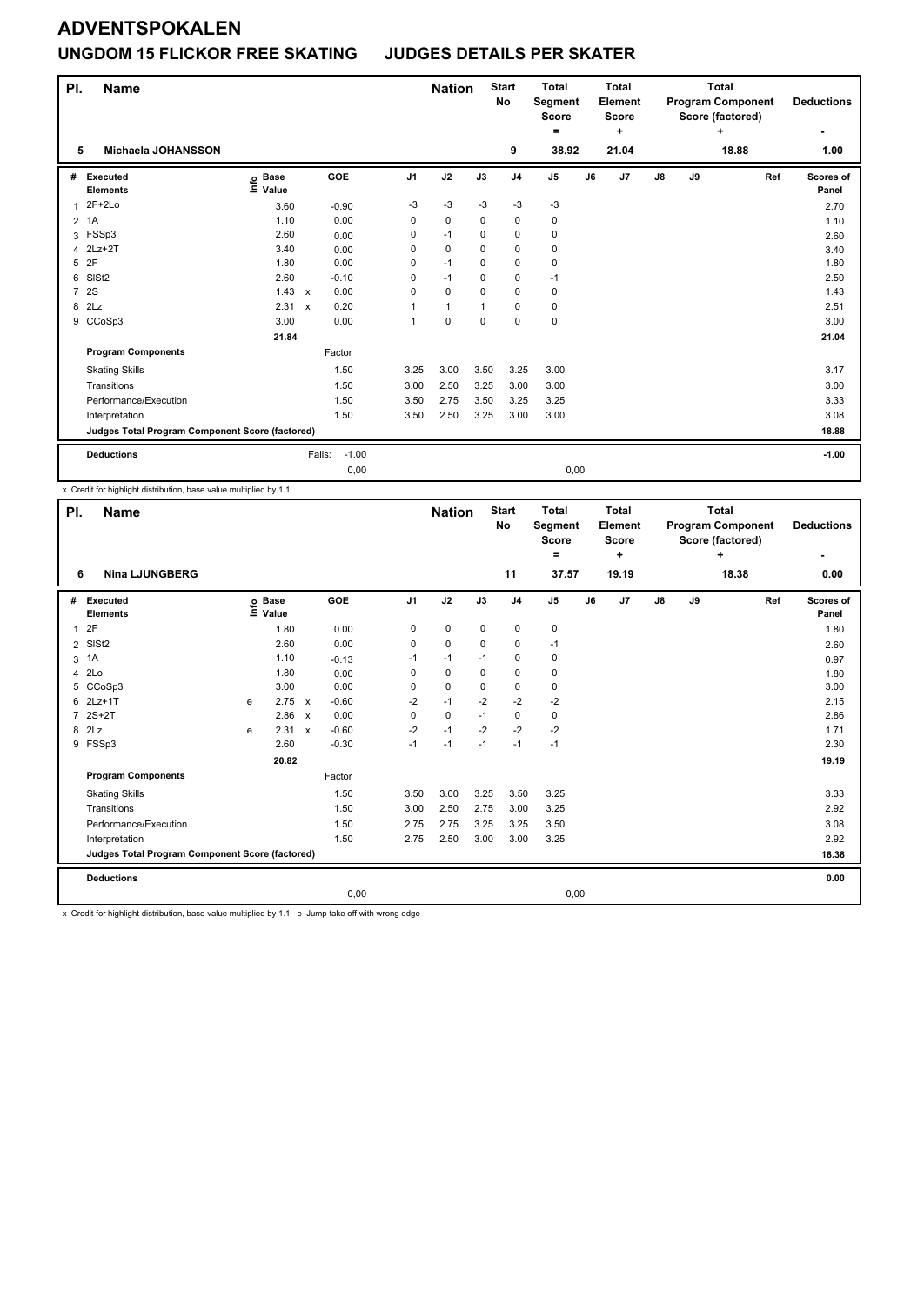## **ADVENTSPOKALEN UNGDOM 15 FLICKOR FREE SKATING JUDGES DETAILS PER SKATER**

| PI.            | <b>Name</b>                                     |                   |                           |        |                | <b>Nation</b> |              | <b>Start</b><br><b>No</b> | <b>Total</b><br>Segment<br><b>Score</b> |    | <b>Total</b><br>Element<br><b>Score</b> |               |    | <b>Total</b><br><b>Program Component</b><br>Score (factored) |     | <b>Deductions</b> |
|----------------|-------------------------------------------------|-------------------|---------------------------|--------|----------------|---------------|--------------|---------------------------|-----------------------------------------|----|-----------------------------------------|---------------|----|--------------------------------------------------------------|-----|-------------------|
|                |                                                 |                   |                           |        |                |               |              |                           | =                                       |    | ÷                                       |               |    | ÷                                                            |     | ٠                 |
| 7              | Josefin FLOMÉN                                  |                   |                           |        |                |               |              | 5                         | 36.92                                   |    | 18.02                                   |               |    | 18.90                                                        |     | 0.00              |
| #              | Executed                                        | <b>Base</b>       |                           | GOE    | J <sub>1</sub> | J2            | J3           | J <sub>4</sub>            | J <sub>5</sub>                          | J6 | J7                                      | $\mathsf{J}8$ | J9 |                                                              | Ref | Scores of         |
|                | <b>Elements</b>                                 | e Base<br>⊑ Value |                           |        |                |               |              |                           |                                         |    |                                         |               |    |                                                              |     | Panel             |
|                | 2F                                              | 1.80              |                           | 0.30   | 1              | $\mathbf{1}$  | $\mathbf{1}$ | $\mathbf{1}$              | $\mathbf{1}$                            |    |                                         |               |    |                                                              |     | 2.10              |
| $\overline{2}$ | 2S                                              | 1.30              |                           | 0.00   | 0              | $\pmb{0}$     | $\mathbf 0$  | $\pmb{0}$                 | 0                                       |    |                                         |               |    |                                                              |     | 1.30              |
| 3              | 2Lo                                             | 1.80              |                           | 0.20   | 0              | $\mathbf{1}$  | $\mathbf{1}$ | $\pmb{0}$                 | 1                                       |    |                                         |               |    |                                                              |     | 2.00              |
| 4              | CCoSp1                                          | 2.00              |                           | 0.33   |                | $\mathbf 0$   | 1            | 0                         | 1                                       |    |                                         |               |    |                                                              |     | 2.33              |
| 5              | $2Lz+2T$                                        | 3.74              | $\mathsf{x}$              | 0.00   | 0              | $\mathbf 0$   | $\mathbf 0$  | $-2$                      | $\mathbf 0$                             |    |                                         |               |    |                                                              |     | 3.74              |
| 6              | $2Lo+2T$                                        | 3.41              | $\boldsymbol{\mathsf{x}}$ | 0.00   | 0              | $\Omega$      | $\Omega$     | 0                         | 0                                       |    |                                         |               |    |                                                              |     | 3.41              |
| $\overline{7}$ | CiSt1                                           | 1.80              |                           | 0.00   | 0              | $\mathbf 0$   | $\Omega$     | $-2$                      | 0                                       |    |                                         |               |    |                                                              |     | 1.80              |
| 8              | 1A                                              | 1.21 x            |                           | 0.13   | 0              | $\mathbf{1}$  | $\mathbf{1}$ | $\mathbf{1}$              | $\mathbf 0$                             |    |                                         |               |    |                                                              |     | 1.34              |
| 9              | FSSp                                            | 0.00              |                           | 0.00   |                |               |              |                           |                                         |    |                                         |               |    |                                                              |     | 0.00              |
|                |                                                 | 17.06             |                           |        |                |               |              |                           |                                         |    |                                         |               |    |                                                              |     | 18.02             |
|                | <b>Program Components</b>                       |                   |                           | Factor |                |               |              |                           |                                         |    |                                         |               |    |                                                              |     |                   |
|                | <b>Skating Skills</b>                           |                   |                           | 1.50   | 3.00           | 3.25          | 3.75         | 2.25                      | 3.25                                    |    |                                         |               |    |                                                              |     | 3.17              |
|                | Transitions                                     |                   |                           | 1.50   | 3.00           | 2.75          | 3.00         | 2.00                      | 3.00                                    |    |                                         |               |    |                                                              |     | 2.92              |
|                | Performance/Execution                           |                   |                           | 1.50   | 3.25           | 3.25          | 3.75         | 2.25                      | 3.50                                    |    |                                         |               |    |                                                              |     | 3.33              |
|                | Interpretation                                  |                   |                           | 1.50   | 3.25           | 3.00          | 3.50         | 2.25                      | 3.25                                    |    |                                         |               |    |                                                              |     | 3.17              |
|                | Judges Total Program Component Score (factored) |                   |                           |        |                |               |              |                           |                                         |    |                                         |               |    |                                                              |     | 18.90             |
|                | <b>Deductions</b>                               |                   |                           |        |                |               |              |                           |                                         |    |                                         |               |    |                                                              |     | 0.00              |
|                |                                                 |                   |                           | 0,00   |                |               |              |                           | 0,00                                    |    |                                         |               |    |                                                              |     |                   |

x Credit for highlight distribution, base value multiplied by 1.1

| PI.            | Name                                                                                                           |    |                      |         | <b>Nation</b>  |          | <b>Start</b><br><b>No</b> | <b>Total</b><br>Segment<br><b>Score</b><br>۰ |               | <b>Total</b><br>Element<br><b>Score</b><br>÷ |       |               | <b>Total</b><br><b>Program Component</b><br>Score (factored)<br>٠ |       | <b>Deductions</b> |                           |
|----------------|----------------------------------------------------------------------------------------------------------------|----|----------------------|---------|----------------|----------|---------------------------|----------------------------------------------|---------------|----------------------------------------------|-------|---------------|-------------------------------------------------------------------|-------|-------------------|---------------------------|
| 8              | Filippa WICKSTRÖM                                                                                              |    |                      |         |                |          |                           | 8                                            | 36.90         |                                              | 20.27 |               |                                                                   | 16.63 |                   | 0.00                      |
| #              | <b>Executed</b><br><b>Elements</b>                                                                             | ۴  | <b>Base</b><br>Value | GOE     | J <sub>1</sub> | J2       | J3                        | J <sub>4</sub>                               | $\mathsf{J}5$ | J6                                           | J7    | $\mathsf{J}8$ | J9                                                                |       | Ref               | <b>Scores of</b><br>Panel |
| 1              | FSSp3                                                                                                          |    | 2.60                 | $-0.10$ | 0              | $-1$     | $\mathbf 0$               | $\mathbf 0$                                  | $-1$          |                                              |       |               |                                                                   |       |                   | 2.50                      |
| $\overline{2}$ | 2F+2T                                                                                                          |    | 3.10                 | 0.00    | 0              | 0        | 0                         | 0                                            | 0             |                                              |       |               |                                                                   |       |                   | 3.10                      |
| 3              | 2A<<                                                                                                           | << | 1.10                 | $-0.60$ | -3             | $-3$     | -3                        | $-3$                                         | $-2$          |                                              |       |               |                                                                   |       |                   | 0.50                      |
|                | $4$ $2Lz$                                                                                                      |    | 2.10                 | $-0.10$ | $-1$           | 0        | $-1$                      | $\mathbf 0$                                  | 0             |                                              |       |               |                                                                   |       |                   | 2.00                      |
| 5              | SISt1                                                                                                          |    | 1.80                 | 0.00    | 0              | 0        | 0                         | 0                                            | 0             |                                              |       |               |                                                                   |       |                   | 1.80                      |
| 6              | $2F+2T$                                                                                                        |    | $3.41 \times$        | 0.00    | 0              | $\Omega$ | $\Omega$                  | $\mathbf 0$                                  | 0             |                                              |       |               |                                                                   |       |                   | 3.41                      |
|                | 7 2Lo                                                                                                          |    | 1.98 x               | 0.00    | 0              | 0        | 0                         | $\mathbf 0$                                  | 0             |                                              |       |               |                                                                   |       |                   | 1.98                      |
|                | 8 CCoSp3                                                                                                       |    | 3.00                 | 0.00    | $\Omega$       | 0        | $\Omega$                  | $\mathbf 0$                                  | 0             |                                              |       |               |                                                                   |       |                   | 3.00                      |
|                | 9 2Lo                                                                                                          |    | 1.98 x               | 0.00    | 0              | 0        | $\Omega$                  | 0                                            | 0             |                                              |       |               |                                                                   |       |                   | 1.98                      |
|                |                                                                                                                |    | 21.07                |         |                |          |                           |                                              |               |                                              |       |               |                                                                   |       |                   | 20.27                     |
|                | <b>Program Components</b>                                                                                      |    |                      | Factor  |                |          |                           |                                              |               |                                              |       |               |                                                                   |       |                   |                           |
|                | <b>Skating Skills</b>                                                                                          |    |                      | 1.50    | 3.00           | 3.00     | 3.25                      | 3.00                                         | 3.00          |                                              |       |               |                                                                   |       |                   | 3.00                      |
|                | Transitions                                                                                                    |    |                      | 1.50    | 2.75           | 2.50     | 3.00                      | 2.50                                         | 2.75          |                                              |       |               |                                                                   |       |                   | 2.67                      |
|                | Performance/Execution                                                                                          |    |                      | 1.50    | 2.75           | 2.75     | 3.50                      | 2.50                                         | 3.00          |                                              |       |               |                                                                   |       |                   | 2.83                      |
|                | Interpretation                                                                                                 |    |                      | 1.50    | 2.50           | 2.50     | 3.00                      | 2.50                                         | 2.75          |                                              |       |               |                                                                   |       |                   | 2.58                      |
|                | Judges Total Program Component Score (factored)                                                                |    |                      |         |                |          |                           |                                              |               |                                              |       |               |                                                                   |       |                   | 16.63                     |
|                | <b>Deductions</b>                                                                                              |    |                      |         |                |          |                           |                                              |               |                                              |       |               |                                                                   |       |                   | 0.00                      |
|                |                                                                                                                |    |                      | 0,00    |                |          |                           |                                              | 0,00          |                                              |       |               |                                                                   |       |                   |                           |
|                | a a "Procedural de al Secolo" - com Procedia des los de la declaración de la componencia de contradición de la |    |                      |         |                |          |                           |                                              |               |                                              |       |               |                                                                   |       |                   |                           |

<< Downgraded jump x Credit for highlight distribution, base value multiplied by 1.1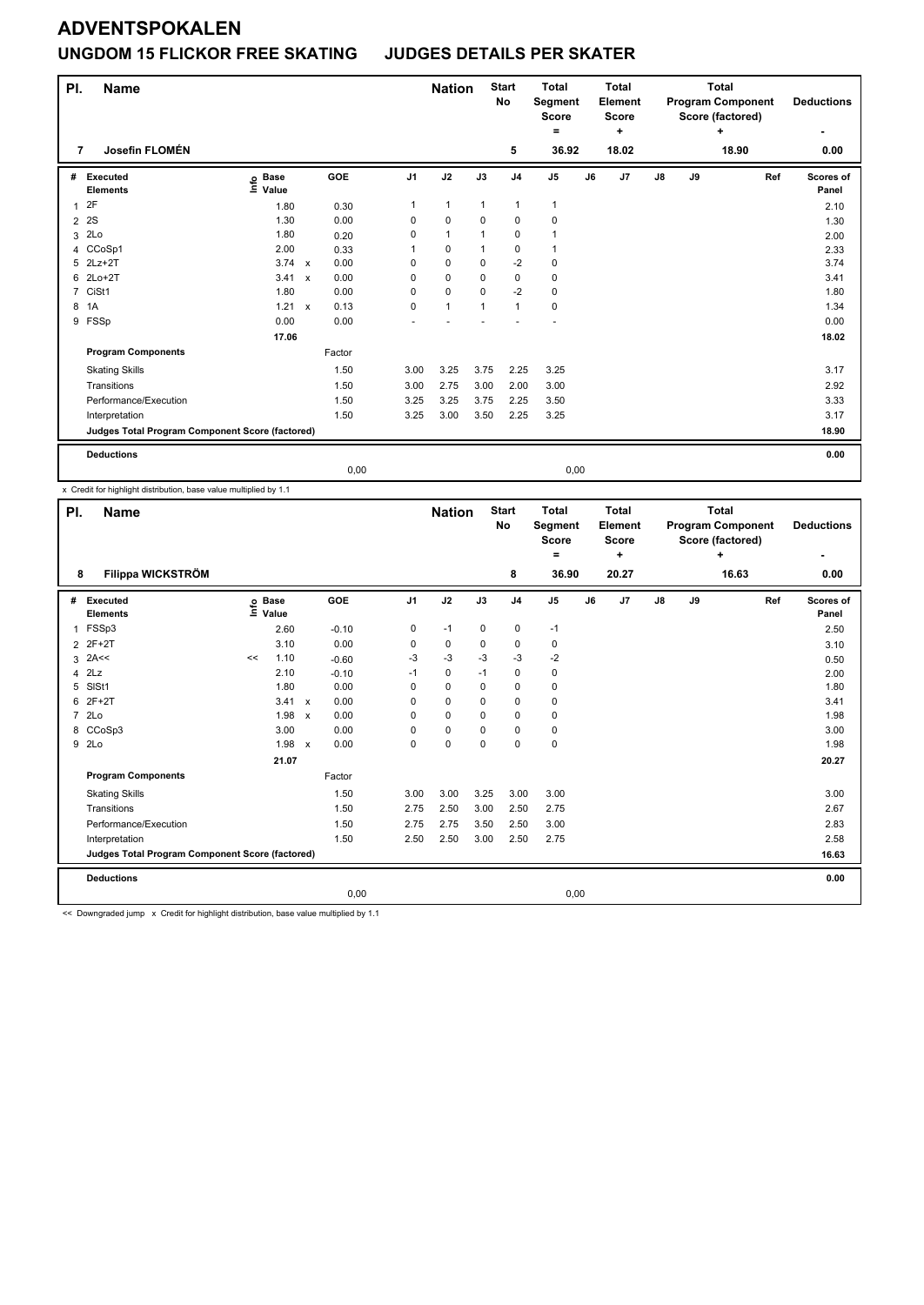## **ADVENTSPOKALEN UNGDOM 15 FLICKOR FREE SKATING JUDGES DETAILS PER SKATER**

| PI. | <b>Name</b>                                     |      |                      |                           |         |                | <b>Nation</b> |             | <b>Start</b><br>No | <b>Total</b><br>Segment<br><b>Score</b><br>۰ |    | <b>Total</b><br>Element<br><b>Score</b><br>÷ |               |    | <b>Total</b><br><b>Program Component</b><br>Score (factored)<br>÷ |     | <b>Deductions</b>  |
|-----|-------------------------------------------------|------|----------------------|---------------------------|---------|----------------|---------------|-------------|--------------------|----------------------------------------------|----|----------------------------------------------|---------------|----|-------------------------------------------------------------------|-----|--------------------|
| 9   | <b>Anna KARLSSON</b>                            |      |                      |                           |         |                |               |             | 10                 | 36.12                                        |    | 18.84                                        |               |    | 17.28                                                             |     | ۰<br>0.00          |
| #   | Executed<br><b>Elements</b>                     | lnfo | <b>Base</b><br>Value |                           | GOE     | J <sub>1</sub> | J2            | J3          | J <sub>4</sub>     | J <sub>5</sub>                               | J6 | J7                                           | $\mathsf{J}8$ | J9 |                                                                   | Ref | Scores of<br>Panel |
| 1   | $2F+2Lo$                                        |      | 3.60                 |                           | 0.00    | 0              | $\mathbf 0$   | $\mathbf 0$ | $\mathbf{1}$       | 0                                            |    |                                              |               |    |                                                                   |     | 3.60               |
| 2   | 2A                                              |      | 3.30                 |                           | $-0.17$ | 0              | $\mathbf 0$   | 0           | $-1$               | $-1$                                         |    |                                              |               |    |                                                                   |     | 3.13               |
| 3   | 2S                                              |      | 1.30                 |                           | 0.00    | 0              | $\mathbf{1}$  | 0           | $\mathbf 0$        | 0                                            |    |                                              |               |    |                                                                   |     | 1.30               |
| 4   | FSSp3                                           |      | 2.60                 |                           | $-0.30$ | $-1$           | $-1$          | $-2$        | $-1$               | $\mathbf 0$                                  |    |                                              |               |    |                                                                   |     | 2.30               |
| 5   | 2Lz                                             | e    | 2.10                 |                           | $-0.50$ | $-2$           | $-1$          | $-1$        | $-2$               | $-2$                                         |    |                                              |               |    |                                                                   |     | 1.60               |
| 6   | 2T                                              |      | 1.43                 | $\boldsymbol{\mathsf{x}}$ | 0.00    | 0              | $\mathbf 0$   | 0           | $\mathbf 0$        | 0                                            |    |                                              |               |    |                                                                   |     | 1.43               |
| 7   | CCoSp2                                          |      | 2.50                 |                           | 0.00    | $-1$           | $\Omega$      | $\Omega$    | $\mathbf 0$        | $\mathbf 0$                                  |    |                                              |               |    |                                                                   |     | 2.50               |
| 8   | 2F                                              |      | 1.98                 | $\mathsf{x}$              | $-0.80$ | $-3$           | $-2$          | $-3$        | $-2$               | $-3$                                         |    |                                              |               |    |                                                                   |     | 1.18               |
| 9   | SISt1                                           |      | 1.80                 |                           | 0.00    | 0              | $\pmb{0}$     | $\mathbf 0$ | $\mathbf 0$        | $\pmb{0}$                                    |    |                                              |               |    |                                                                   |     | 1.80               |
|     |                                                 |      | 20.61                |                           |         |                |               |             |                    |                                              |    |                                              |               |    |                                                                   |     | 18.84              |
|     | <b>Program Components</b>                       |      |                      |                           | Factor  |                |               |             |                    |                                              |    |                                              |               |    |                                                                   |     |                    |
|     | <b>Skating Skills</b>                           |      |                      |                           | 1.50    | 3.50           | 3.25          | 3.25        | 3.25               | 3.00                                         |    |                                              |               |    |                                                                   |     | 3.25               |
|     | Transitions                                     |      |                      |                           | 1.50    | 2.50           | 2.75          | 3.00        | 2.50               | 2.75                                         |    |                                              |               |    |                                                                   |     | 2.67               |
|     | Performance/Execution                           |      |                      |                           | 1.50    | 2.75           | 3.00          | 3.25        | 2.50               | 3.00                                         |    |                                              |               |    |                                                                   |     | 2.92               |
|     | Interpretation                                  |      |                      |                           | 1.50    | 2.50           | 2.75          | 3.00        | 2.25               | 2.75                                         |    |                                              |               |    |                                                                   |     | 2.67               |
|     | Judges Total Program Component Score (factored) |      |                      |                           |         |                |               |             |                    |                                              |    |                                              |               |    |                                                                   |     | 17.28              |
|     | <b>Deductions</b>                               |      |                      |                           |         |                |               |             |                    |                                              |    |                                              |               |    |                                                                   |     | 0.00               |
|     |                                                 |      |                      |                           | 0,00    |                |               |             |                    | 0,00                                         |    |                                              |               |    |                                                                   |     |                    |

x Credit for highlight distribution, base value multiplied by 1.1 e Jump take off with wrong edge

| PI.          | <b>Name</b>                                     |                              |                      |                | <b>Nation</b> |          | <b>Start</b><br>No | <b>Total</b><br>Segment<br><b>Score</b><br>= |    | <b>Total</b><br>Element<br><b>Score</b><br>÷ |               |    | <b>Total</b><br><b>Program Component</b><br>Score (factored)<br>$\ddot{}$ |     | <b>Deductions</b>  |
|--------------|-------------------------------------------------|------------------------------|----------------------|----------------|---------------|----------|--------------------|----------------------------------------------|----|----------------------------------------------|---------------|----|---------------------------------------------------------------------------|-----|--------------------|
| 10           | Pernilla SÖDERHOLM                              |                              |                      |                |               |          | 13                 | 35.46                                        |    | 17.82                                        |               |    | 18.64                                                                     |     | 1.00               |
|              | # Executed<br><b>Elements</b>                   | <b>Base</b><br>١nf٥<br>Value | GOE                  | J <sub>1</sub> | J2            | J3       | J <sub>4</sub>     | J5                                           | J6 | J7                                           | $\mathsf{J}8$ | J9 |                                                                           | Ref | Scores of<br>Panel |
| $\mathbf{1}$ | 2Lo                                             | 1.80                         | 0.00                 | 0              | 0             | 0        | $\pmb{0}$          | 0                                            |    |                                              |               |    |                                                                           |     | 1.80               |
| $2^2$        |                                                 | 3.30                         | $-1.50$              | $-3$           | $-3$          | -3       | -3                 | $-3$                                         |    |                                              |               |    |                                                                           |     | 1.80               |
| 3            | $2Lz+2T$                                        | 3.40                         | 0.00                 | 0              | $\mathbf{1}$  | 0        | $\mathbf 0$        | $\mathbf 0$                                  |    |                                              |               |    |                                                                           |     | 3.40               |
| 4 1S         |                                                 | 0.40                         | $-0.10$              | $-1$           | -3            | $-1$     | $-1$               | $-1$                                         |    |                                              |               |    |                                                                           |     | 0.30               |
| 5            | FSSp3                                           | 2.60                         | $-0.20$              | 0              | $-1$          | $\Omega$ | $-1$               | $-1$                                         |    |                                              |               |    |                                                                           |     | 2.40               |
| $6$ $2Lz$    |                                                 | 2.31 x                       | 0.10                 | $\Omega$       | $\mathbf{1}$  | $\Omega$ | $\mathbf 0$        | $\mathbf{1}$                                 |    |                                              |               |    |                                                                           |     | 2.41               |
| 7 1A         |                                                 | 1.21                         | 0.00<br>$\mathsf{x}$ | $\Omega$       | $\mathbf 0$   | $\Omega$ | $\mathbf 0$        | $\mathbf 0$                                  |    |                                              |               |    |                                                                           |     | 1.21               |
| 8            | CCoSp3                                          | 3.00                         | $-0.30$              | $-1$           | $-1$          | $-1$     | $-1$               | $-1$                                         |    |                                              |               |    |                                                                           |     | 2.70               |
| 9 CiSt1      |                                                 | 1.80                         | 0.00                 | $\Omega$       | $\mathbf 0$   | 0        | $-1$               | 0                                            |    |                                              |               |    |                                                                           |     | 1.80               |
|              |                                                 | 19.82                        |                      |                |               |          |                    |                                              |    |                                              |               |    |                                                                           |     | 17.82              |
|              | <b>Program Components</b>                       |                              | Factor               |                |               |          |                    |                                              |    |                                              |               |    |                                                                           |     |                    |
|              | <b>Skating Skills</b>                           |                              | 1.50                 | 3.25           | 3.50          | 3.25     | 2.75               | 3.50                                         |    |                                              |               |    |                                                                           |     | 3.33               |
|              | Transitions                                     |                              | 1.50                 | 2.75           | 3.00          | 3.00     | 2.50               | 3.00                                         |    |                                              |               |    |                                                                           |     | 2.92               |
|              | Performance/Execution                           |                              | 1.50                 | 3.00           | 3.25          | 3.25     | 2.50               | 3.25                                         |    |                                              |               |    |                                                                           |     | 3.17               |
|              | Interpretation                                  |                              | 1.50                 | 3.00           | 3.00          | 3.00     | 2.50               | 3.25                                         |    |                                              |               |    |                                                                           |     | 3.00               |
|              | Judges Total Program Component Score (factored) |                              |                      |                |               |          |                    |                                              |    |                                              |               |    |                                                                           |     | 18.64              |
|              | <b>Deductions</b>                               |                              | $-1.00$<br>Falls:    |                |               |          |                    |                                              |    |                                              |               |    |                                                                           |     | $-1.00$            |
|              |                                                 |                              | 0,00                 |                |               |          |                    | 0,00                                         |    |                                              |               |    |                                                                           |     |                    |

x Credit for highlight distribution, base value multiplied by 1.1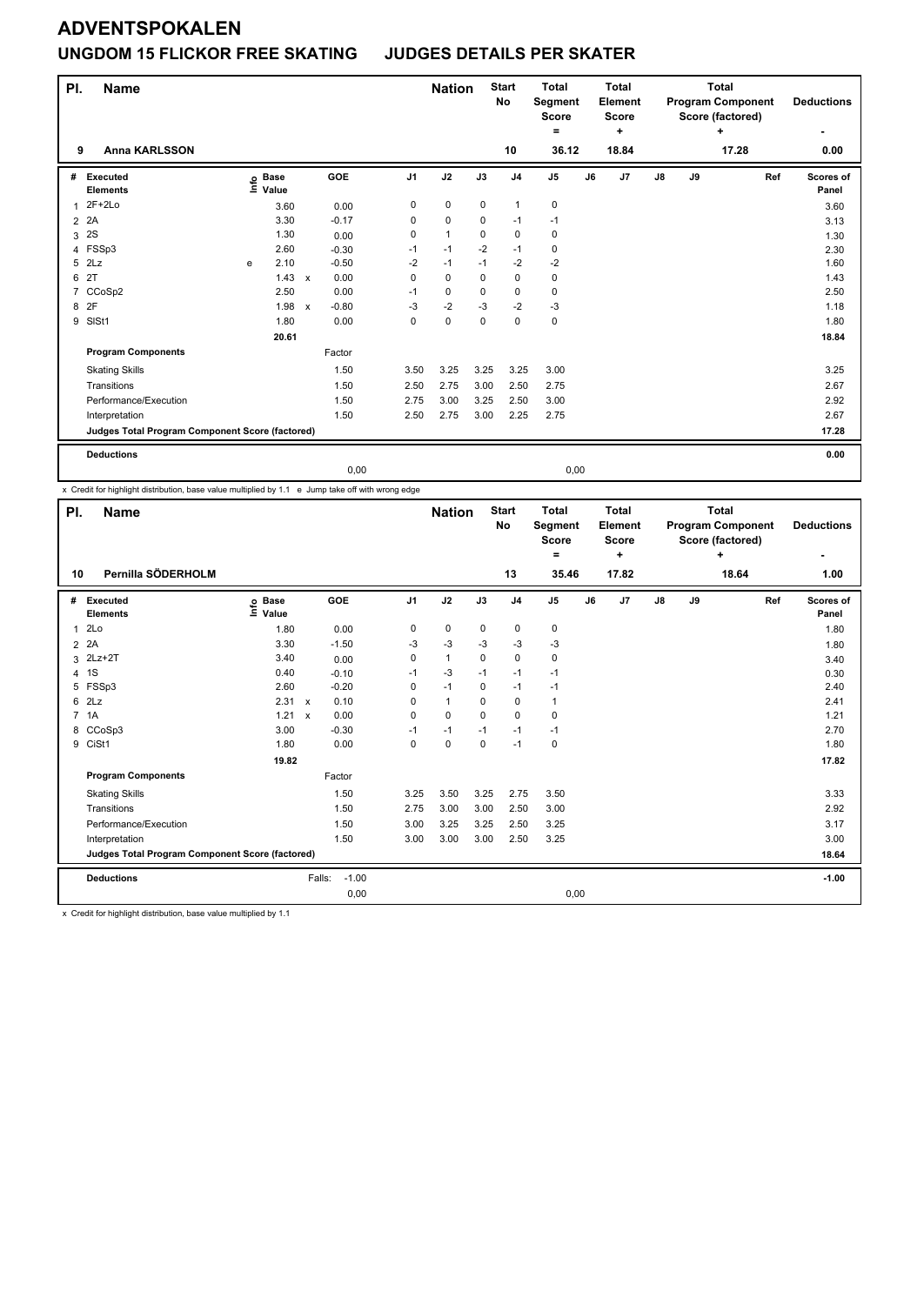### **UNGDOM 15 FLICKOR FREE SKATING JUDGES DETAILS PER SKATER**

| PI.            | <b>Name</b>                                     |      |                      |                           |            |                | <b>Nation</b> |          | <b>Start</b><br>No | <b>Total</b><br>Segment<br>Score |    | <b>Total</b><br>Element<br><b>Score</b> |               |    | <b>Total</b><br><b>Program Component</b><br>Score (factored) | <b>Deductions</b>  |
|----------------|-------------------------------------------------|------|----------------------|---------------------------|------------|----------------|---------------|----------|--------------------|----------------------------------|----|-----------------------------------------|---------------|----|--------------------------------------------------------------|--------------------|
|                |                                                 |      |                      |                           |            |                |               |          |                    | ۰                                |    | ÷                                       |               |    | ÷                                                            | ٠                  |
| 11             | <b>Ida ANDERSSON</b>                            |      |                      |                           |            |                |               |          | $\overline{7}$     | 34.62                            |    | 17.73                                   |               |    | 16.89                                                        | 0.00               |
| #              | Executed<br><b>Elements</b>                     | lnfo | <b>Base</b><br>Value |                           | <b>GOE</b> | J <sub>1</sub> | J2            | J3       | J <sub>4</sub>     | J <sub>5</sub>                   | J6 | J7                                      | $\mathsf{J}8$ | J9 | Ref                                                          | Scores of<br>Panel |
| 1              | $2F+2T$                                         |      | 3.10                 |                           | $-0.20$    | 0              | $-1$          | 0        | $-1$               | $-1$                             |    |                                         |               |    |                                                              | 2.90               |
|                | 2 2Lz+2T                                        | e    | 3.40                 |                           | $-0.60$    | $-2$           | $-2$          | $-2$     | $-2$               | $-2$                             |    |                                         |               |    |                                                              | 2.80               |
| 3              | FSSp1                                           |      | 2.00                 |                           | $-0.30$    | 0              | $-1$          | $-1$     | $-1$               | $-1$                             |    |                                         |               |    |                                                              | 1.70               |
| 4              | CiSt1                                           |      | 1.80                 |                           | 0.00       | 0              | $\mathbf 0$   | 1        | $-1$               | 0                                |    |                                         |               |    |                                                              | 1.80               |
| 5              | 1A                                              |      | 1.21                 | $\mathsf{x}$              | $-0.07$    | 0              | 0             | $-1$     | $-1$               | 0                                |    |                                         |               |    |                                                              | 1.14               |
| 6              | 2F                                              |      | 1.98                 | $\boldsymbol{\mathsf{x}}$ | $-0.10$    | 0              | $\mathbf 0$   | 0        | $-1$               | $-1$                             |    |                                         |               |    |                                                              | 1.88               |
| $\overline{7}$ | 2S                                              |      | 1.43                 | $\boldsymbol{\mathsf{x}}$ | $-0.20$    | $-1$           | $-1$          | $-1$     | $-1$               | $-1$                             |    |                                         |               |    |                                                              | 1.23               |
| 8              | 2Lo                                             |      | 1.98                 | $\boldsymbol{\mathsf{x}}$ | 0.00       | $\Omega$       | 0             | $\Omega$ | 0                  | 0                                |    |                                         |               |    |                                                              | 1.98               |
| 9              | CCoSp2                                          |      | 2.50                 |                           | $-0.20$    | $-1$           | $\pmb{0}$     | $-1$     | $-2$               | $\pmb{0}$                        |    |                                         |               |    |                                                              | 2.30               |
|                |                                                 |      | 19.40                |                           |            |                |               |          |                    |                                  |    |                                         |               |    |                                                              | 17.73              |
|                | <b>Program Components</b>                       |      |                      |                           | Factor     |                |               |          |                    |                                  |    |                                         |               |    |                                                              |                    |
|                | <b>Skating Skills</b>                           |      |                      |                           | 1.50       | 2.75           | 2.50          | 2.75     | 2.75               | 2.75                             |    |                                         |               |    |                                                              | 2.75               |
|                | Transitions                                     |      |                      |                           | 1.50       | 2.75           | 2.25          | 2.75     | 2.50               | 2.75                             |    |                                         |               |    |                                                              | 2.67               |
|                | Performance/Execution                           |      |                      |                           | 1.50       | 3.00           | 2.75          | 3.00     | 3.00               | 3.00                             |    |                                         |               |    |                                                              | 3.00               |
|                | Interpretation                                  |      |                      |                           | 1.50       | 3.00           | 2.50          | 3.00     | 2.75               | 2.75                             |    |                                         |               |    |                                                              | 2.83               |
|                | Judges Total Program Component Score (factored) |      |                      |                           |            |                |               |          |                    |                                  |    |                                         |               |    |                                                              | 16.89              |
|                | <b>Deductions</b>                               |      |                      |                           |            |                |               |          |                    |                                  |    |                                         |               |    |                                                              | 0.00               |
|                |                                                 |      |                      |                           | 0,00       |                |               |          |                    | 0,00                             |    |                                         |               |    |                                                              |                    |

x Credit for highlight distribution, base value multiplied by 1.1 e Jump take off with wrong edge

| PI.            | <b>Name</b>                                                                                                      |         |                            |              |         |                | <b>Nation</b> |              | <b>Start</b><br>No | <b>Total</b><br>Segment<br><b>Score</b><br>= |    | <b>Total</b><br>Element<br><b>Score</b><br>÷ |               |    | <b>Total</b><br><b>Program Component</b><br>Score (factored)<br>٠ |     | <b>Deductions</b>  |
|----------------|------------------------------------------------------------------------------------------------------------------|---------|----------------------------|--------------|---------|----------------|---------------|--------------|--------------------|----------------------------------------------|----|----------------------------------------------|---------------|----|-------------------------------------------------------------------|-----|--------------------|
| 12             | <b>Madeleine HOLMQVIST</b>                                                                                       |         |                            |              |         |                |               |              | $\mathbf{2}$       | 33.95                                        |    | 18.45                                        |               |    | 15.50                                                             |     | 0.00               |
| #              | Executed<br><b>Elements</b>                                                                                      |         | e Base<br>E Value<br>Value |              | GOE     | J <sub>1</sub> | J2            | J3           | J <sub>4</sub>     | $\mathsf{J}5$                                | J6 | J7                                           | $\mathsf{J}8$ | J9 |                                                                   | Ref | Scores of<br>Panel |
|                | $1 \t1A$                                                                                                         |         | 1.10                       |              | 0.13    | 0              | $\mathbf 0$   | $\mathbf{1}$ | $\mathbf{1}$       | $\mathbf{1}$                                 |    |                                              |               |    |                                                                   |     | 1.23               |
| $\overline{2}$ | 2F+2Lo                                                                                                           |         | 3.60                       |              | $-0.40$ | 0              | $-1$          | $-2$         | $-2$               | $-1$                                         |    |                                              |               |    |                                                                   |     | 3.20               |
|                | 3 FSSp3                                                                                                          |         | 2.60                       |              | 0.00    | 0              | $-1$          | 0            | 0                  | 0                                            |    |                                              |               |    |                                                                   |     | 2.60               |
|                | 4 1Lz                                                                                                            |         | 0.60                       |              | $-0.07$ | $-1$           | $-1$          | $-1$         | 0                  | 0                                            |    |                                              |               |    |                                                                   |     | 0.53               |
|                | $5$ 2F+2T<                                                                                                       | $\,<\,$ | 2.70                       |              | $-0.50$ | $-2$           | $-2$          | $-1$         | $-2$               | $-1$                                         |    |                                              |               |    |                                                                   |     | 2.20               |
|                | 6 2Lo                                                                                                            |         | 1.98                       | $\mathsf{x}$ | $-0.10$ | $\Omega$       | $-1$          | $\Omega$     | 0                  | $-1$                                         |    |                                              |               |    |                                                                   |     | 1.88               |
|                | 72Lz                                                                                                             |         | 2.31 x                     |              | 0.00    | 0              | $-1$          | 0            | $\mathbf 0$        | 0                                            |    |                                              |               |    |                                                                   |     | 2.31               |
| 8              | CCoSp2                                                                                                           |         | 2.50                       |              | $-0.30$ | $-1$           | 0             | $-1$         | $-1$               | $-1$                                         |    |                                              |               |    |                                                                   |     | 2.20               |
|                | 9 SISt2                                                                                                          |         | 2.60                       |              | $-0.30$ | $-1$           | $-1$          | $\mathbf 0$  | $-1$               | $-2$                                         |    |                                              |               |    |                                                                   |     | 2.30               |
|                |                                                                                                                  |         | 19.99                      |              |         |                |               |              |                    |                                              |    |                                              |               |    |                                                                   |     | 18.45              |
|                | <b>Program Components</b>                                                                                        |         |                            |              | Factor  |                |               |              |                    |                                              |    |                                              |               |    |                                                                   |     |                    |
|                | <b>Skating Skills</b>                                                                                            |         |                            |              | 1.50    | 3.00           | 2.50          | 2.75         | 2.50               | 2.50                                         |    |                                              |               |    |                                                                   |     | 2.58               |
|                | Transitions                                                                                                      |         |                            |              | 1.50    | 2.50           | 2.25          | 2.75         | 2.75               | 2.50                                         |    |                                              |               |    |                                                                   |     | 2.58               |
|                | Performance/Execution                                                                                            |         |                            |              | 1.50    | 2.75           | 2.50          | 2.75         | 2.50               | 2.75                                         |    |                                              |               |    |                                                                   |     | 2.67               |
|                | Interpretation                                                                                                   |         |                            |              | 1.50    | 2.75           | 2.25          | 2.50         | 2.50               | 2.50                                         |    |                                              |               |    |                                                                   |     | 2.50               |
|                | Judges Total Program Component Score (factored)                                                                  |         |                            |              |         |                |               |              |                    |                                              |    |                                              |               |    |                                                                   |     | 15.50              |
|                | <b>Deductions</b>                                                                                                |         |                            |              |         |                |               |              |                    |                                              |    |                                              |               |    |                                                                   |     | 0.00               |
|                |                                                                                                                  |         |                            |              | 0,00    |                |               |              |                    | 0,00                                         |    |                                              |               |    |                                                                   |     |                    |
|                | a minister concernant company of Accountable accountable attending the contract control accountable and contract |         |                            |              |         |                |               |              |                    |                                              |    |                                              |               |    |                                                                   |     |                    |

r-rotated jump x Credit for highlight distribution, base value multiplied by 1.1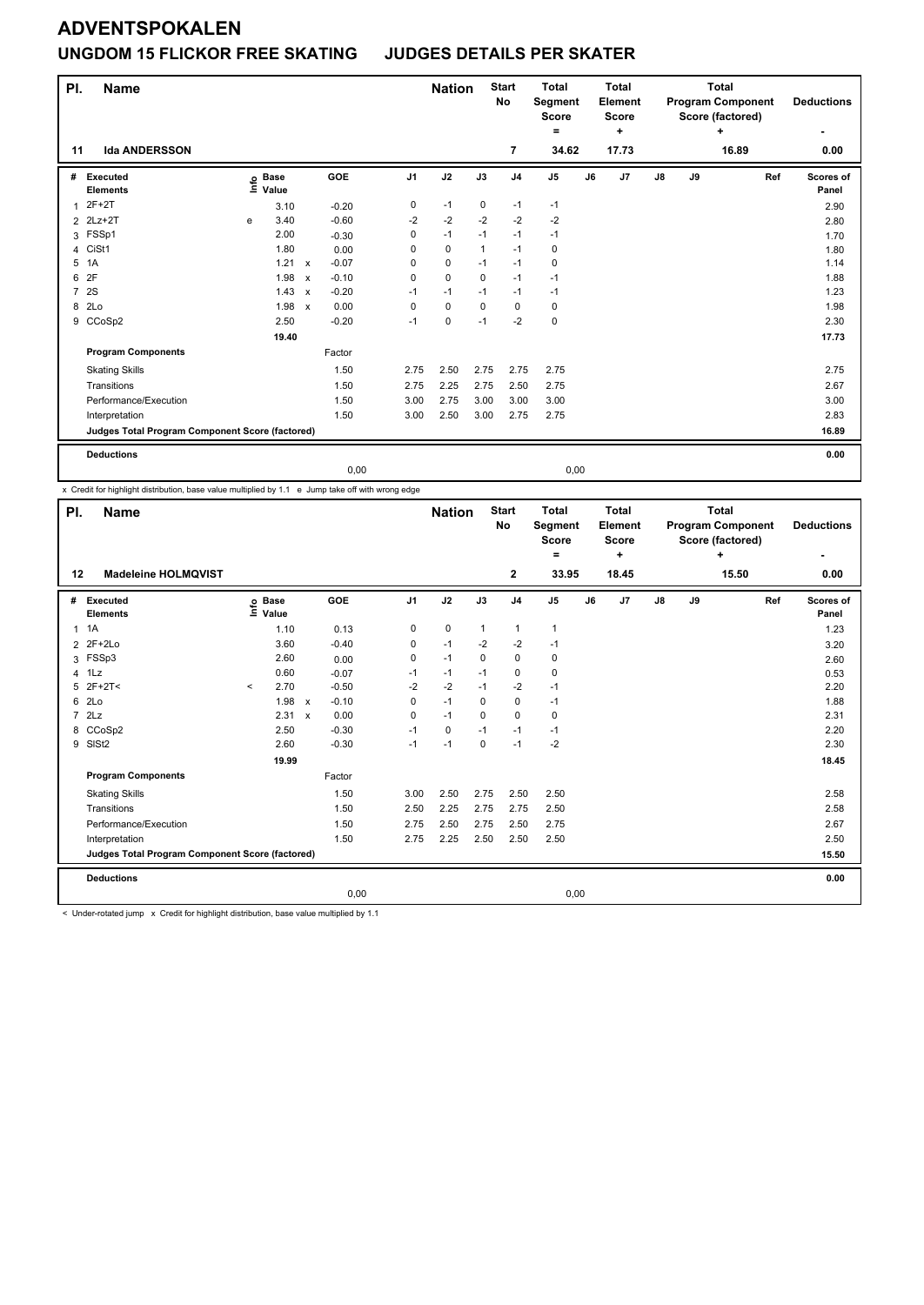### **UNGDOM 15 FLICKOR FREE SKATING JUDGES DETAILS PER SKATER**

| PI.            | <b>Name</b>                                     |                                   |              |            |                | <b>Nation</b> |                | <b>Start</b><br><b>No</b> | <b>Total</b><br>Segment<br><b>Score</b><br>۰ |    | <b>Total</b><br><b>Element</b><br><b>Score</b><br>÷ | <b>Total</b><br><b>Program Component</b><br>Score (factored)<br>÷ |    |       | <b>Deductions</b>  |
|----------------|-------------------------------------------------|-----------------------------------|--------------|------------|----------------|---------------|----------------|---------------------------|----------------------------------------------|----|-----------------------------------------------------|-------------------------------------------------------------------|----|-------|--------------------|
| 13             | <b>Linnea WITTZELL</b>                          |                                   |              |            |                |               |                | 3                         | 33.62                                        |    | 16.99                                               |                                                                   |    | 16.63 | 0.00               |
| #              | Executed<br><b>Elements</b>                     | <b>Base</b><br>ຼe Base<br>⊑ Value |              | <b>GOE</b> | J <sub>1</sub> | J2            | J3             | J <sub>4</sub>            | J <sub>5</sub>                               | J6 | J <sub>7</sub>                                      | J8                                                                | J9 | Ref   | Scores of<br>Panel |
| 1              | $2F+2T$                                         | 3.10                              |              | 0.00       | 0              | $\mathbf 0$   | $\mathbf 0$    | $\mathbf 0$               | 0                                            |    |                                                     |                                                                   |    |       | 3.10               |
|                | $2$ $2Lz$                                       | 2.10                              |              | 0.00       | 0              | $\mathbf 0$   | 0              | $\mathbf 0$               | 0                                            |    |                                                     |                                                                   |    |       | 2.10               |
| 3              | 2Lo                                             | 1.80                              |              | $-0.10$    | 0              | $\mathbf 0$   | $\Omega$       | $-1$                      | $-1$                                         |    |                                                     |                                                                   |    |       | 1.70               |
| $\overline{4}$ | CCoSp2                                          | 2.50                              |              | 0.00       | $-1$           | $\mathbf 0$   | $\Omega$       | $\mathbf 0$               | 0                                            |    |                                                     |                                                                   |    |       | 2.50               |
| 5              | 2S                                              | 1.30                              |              | 0.00       | 0              | 0             | 1              | 0                         | $\mathbf 0$                                  |    |                                                     |                                                                   |    |       | 1.30               |
| 6              | 1A                                              | 1.21                              | $\mathsf{x}$ | $-0.40$    | $-2$           | $-2$          | $-2$           | $-2$                      | $-1$                                         |    |                                                     |                                                                   |    |       | 0.81               |
| $\overline{7}$ | 2 <sub>LO</sub>                                 | 1.98                              | $\mathsf{x}$ | $-0.30$    | $-1$           | $-1$          | $-1$           | $-1$                      | $-1$                                         |    |                                                     |                                                                   |    |       | 1.68               |
| 8              | CiSt1                                           | 1.80                              |              | $-0.30$    | $-1$           | $-1$          | $\mathbf 0$    | $-1$                      | $-1$                                         |    |                                                     |                                                                   |    |       | 1.50               |
|                | 9 FSSp3                                         | 2.60                              |              | $-0.30$    | $-1$           | $-1$          | $\overline{1}$ | $-1$                      | $-1$                                         |    |                                                     |                                                                   |    |       | 2.30               |
|                |                                                 | 18.39                             |              |            |                |               |                |                           |                                              |    |                                                     |                                                                   |    |       | 16.99              |
|                | <b>Program Components</b>                       |                                   |              | Factor     |                |               |                |                           |                                              |    |                                                     |                                                                   |    |       |                    |
|                | <b>Skating Skills</b>                           |                                   |              | 1.50       | 2.75           | 2.75          | 3.25           | 2.50                      | 3.00                                         |    |                                                     |                                                                   |    |       | 2.83               |
|                | Transitions                                     |                                   |              | 1.50       | 2.50           | 2.50          | 3.00           | 2.25                      | 2.50                                         |    |                                                     |                                                                   |    |       | 2.50               |
|                | Performance/Execution                           |                                   |              | 1.50       | 3.00           | 3.00          | 3.50           | 2.50                      | 2.75                                         |    |                                                     |                                                                   |    |       | 2.92               |
|                | Interpretation                                  |                                   |              | 1.50       | 3.00           | 2.75          | 3.50           | 2.25                      | 2.75                                         |    |                                                     |                                                                   |    |       | 2.83               |
|                | Judges Total Program Component Score (factored) |                                   |              |            |                |               |                |                           |                                              |    |                                                     |                                                                   |    | 16.63 |                    |
|                | <b>Deductions</b>                               |                                   |              |            |                |               |                |                           |                                              |    |                                                     |                                                                   |    |       | 0.00               |
|                |                                                 |                                   |              | 0,00       |                |               |                |                           | 0,00                                         |    |                                                     |                                                                   |    |       |                    |

x Credit for highlight distribution, base value multiplied by 1.1

| PI.                                             | <b>Name</b>                   |        |                      |  |         |                | <b>Nation</b> |              | <b>Start</b><br><b>No</b> | <b>Total</b><br><b>Segment</b><br><b>Score</b><br>٠ |    | <b>Total</b><br>Element<br><b>Score</b><br>÷ |               |    | <b>Total</b><br><b>Program Component</b><br>Score (factored)<br>÷ |     | <b>Deductions</b>  |
|-------------------------------------------------|-------------------------------|--------|----------------------|--|---------|----------------|---------------|--------------|---------------------------|-----------------------------------------------------|----|----------------------------------------------|---------------|----|-------------------------------------------------------------------|-----|--------------------|
| 14                                              | <b>Therese BERG</b>           |        |                      |  |         |                |               |              | 1                         | 33.05                                               |    | 16.90                                        |               |    | 16.15                                                             |     | 0.00               |
|                                                 | # Executed<br><b>Elements</b> | ۴      | <b>Base</b><br>Value |  | GOE     | J <sub>1</sub> | J2            | J3           | J <sub>4</sub>            | J <sub>5</sub>                                      | J6 | J7                                           | $\mathsf{J}8$ | J9 |                                                                   | Ref | Scores of<br>Panel |
| $\mathbf{1}$                                    | 2F                            |        | 1.80                 |  | 0.10    | 0              | 0             | $\mathbf{1}$ | $\mathbf 0$               | 1                                                   |    |                                              |               |    |                                                                   |     | 1.90               |
| $\overline{2}$                                  | 2Lz                           |        | 2.10                 |  | 0.00    | 0              | 0             | $\mathbf{1}$ | $\mathbf 0$               | 0                                                   |    |                                              |               |    |                                                                   |     | 2.10               |
|                                                 | 3 FCSSp2                      |        | 2.30                 |  | $-0.20$ | 0              | $-1$          | $\Omega$     | $-1$                      | $-2$                                                |    |                                              |               |    |                                                                   |     | 2.10               |
|                                                 | 4 2S+2T                       |        | 2.60                 |  | $-0.20$ | $-1$           | $-1$          | $-1$         | $-1$                      | $-1$                                                |    |                                              |               |    |                                                                   |     | 2.40               |
|                                                 | 5 1A                          |        | 1.10                 |  | 0.00    | 0              | 0             | $-1$         | 0                         | 0                                                   |    |                                              |               |    |                                                                   |     | 1.10               |
| 6                                               | $2F+2T<<$                     | <<     | $2.42 \times$        |  | $-0.80$ | $-2$           | $-2$          | $-3$         | $-3$                      | $-3$                                                |    |                                              |               |    |                                                                   |     | 1.62               |
|                                                 | 7 2Lo                         |        | 1.98 x               |  | $-0.10$ | 0              | 0             | 0            | $-1$                      | $-1$                                                |    |                                              |               |    |                                                                   |     | 1.88               |
|                                                 | 8 CCoSp2                      |        | 2.50                 |  | $-0.10$ | 0              | $-1$          | $\Omega$     | $-1$                      | 0                                                   |    |                                              |               |    |                                                                   |     | 2.40               |
|                                                 | 9 SISt1                       |        | 1.80                 |  | $-0.40$ | $-1$           | $-1$          | $-1$         | $-2$                      | $-2$                                                |    |                                              |               |    |                                                                   |     | 1.40               |
|                                                 |                               |        | 18.60                |  |         |                |               |              |                           |                                                     |    |                                              |               |    |                                                                   |     | 16.90              |
|                                                 | <b>Program Components</b>     | Factor |                      |  |         |                |               |              |                           |                                                     |    |                                              |               |    |                                                                   |     |                    |
|                                                 | <b>Skating Skills</b>         |        |                      |  | 1.50    | 3.00           | 2.75          | 2.75         | 2.50                      | 2.50                                                |    |                                              |               |    |                                                                   |     | 2.67               |
|                                                 | Transitions                   |        |                      |  | 1.50    | 2.50           | 2.25          | 2.75         | 2.50                      | 2.25                                                |    |                                              |               |    |                                                                   |     | 2.42               |
|                                                 | Performance/Execution         |        |                      |  | 1.50    | 3.00           | 3.00          | 3.00         | 3.00                      | 2.50                                                |    |                                              |               |    |                                                                   |     | 3.00               |
|                                                 | Interpretation                |        |                      |  | 1.50    | 2.75           | 2.75          | 3.00         | 2.50                      | 2.25                                                |    |                                              |               |    |                                                                   |     | 2.67               |
| Judges Total Program Component Score (factored) |                               |        |                      |  |         |                |               |              |                           |                                                     |    |                                              | 16.15         |    |                                                                   |     |                    |
|                                                 | <b>Deductions</b>             |        |                      |  |         |                |               |              |                           |                                                     |    |                                              |               |    |                                                                   |     | 0.00               |
|                                                 |                               |        |                      |  | 0,00    |                |               |              |                           | 0,00                                                |    |                                              |               |    |                                                                   |     |                    |
|                                                 |                               |        |                      |  |         |                |               |              |                           |                                                     |    |                                              |               |    |                                                                   |     |                    |

<< Downgraded jump x Credit for highlight distribution, base value multiplied by 1.1